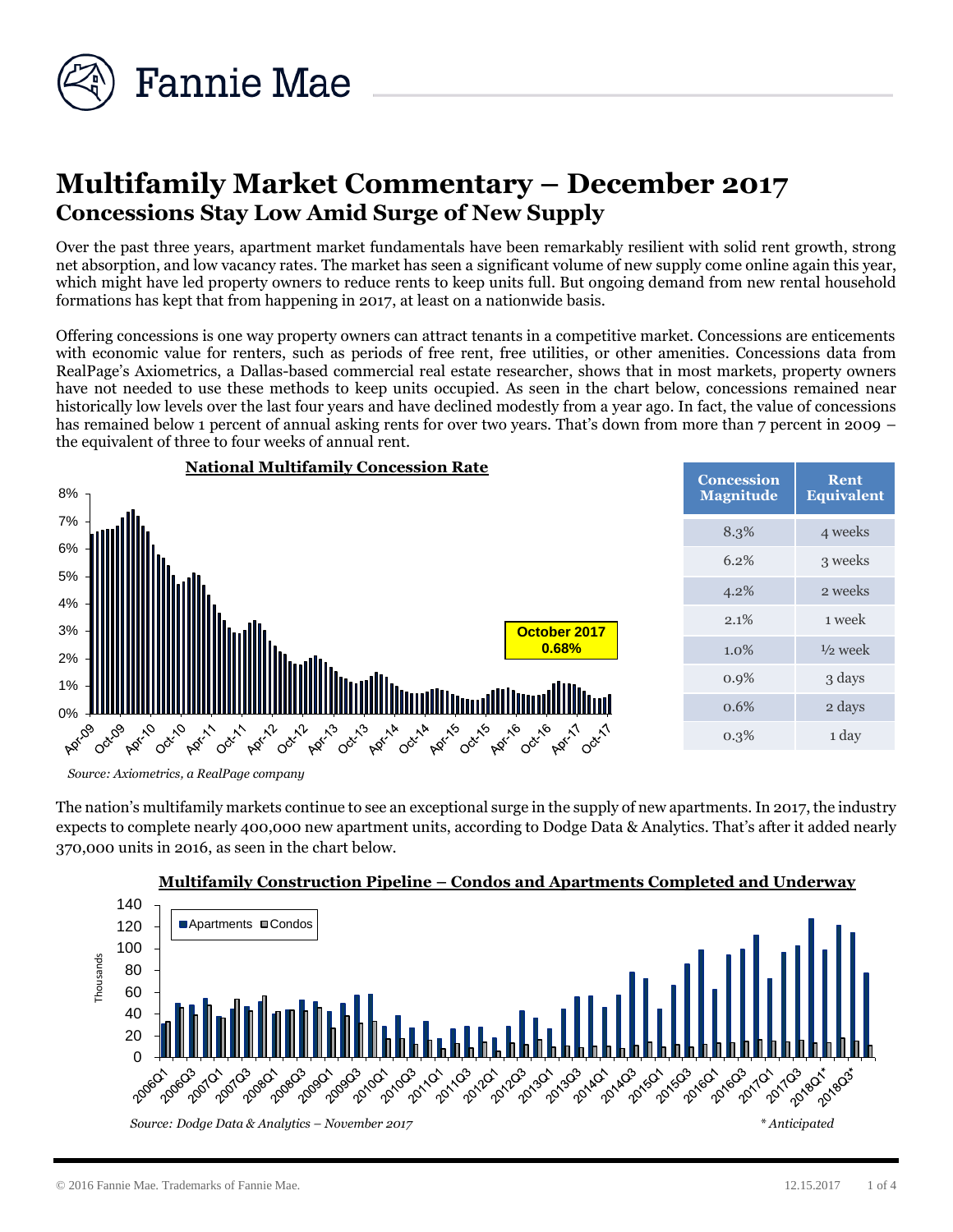

### **Concessions Rise Slightly in a Few Major Markets**

While nearly400,000 new apartment units are expected to be completed in 2017, these units are not evenly distributed on a national basis. In fact, the majority of the new apartment supply is concentrated in approximately 12 metropolitan areas, and mostly in an even smaller set of submarkets within those metropolitan areas. The most active metropolitan areas in the country for apartment development continue to be New York, Dallas, Washington, and Los Angeles. New York has more than 63,000 units under way, while the other three exceed 20,000 each. Atlanta, Seattle, and Denver follow with slightly fewer units, and Boston, Chicago, and Miami round out the top 10. Miami has been more active this year and joined the top 10 metropolitan areas, unlike in 2016 when Houston was on the list.

These 10 major metropolitan areas have seen remarkable levels of new supply over the past few years, but pent-up demand has helped absorb this wave without property owners having to greatly increase concessions, as seen in the chart below.



# **Multifamily Concession Rate by Market – Select Metropolitan Areas**

reached a low of 1.4 percent in October 2013. However, following Hurricane Harvey, the area lost many rental units and the apartment market tightened. The change in market conditions led to a drop in concessions to 1.1 percent as of October 2017, after hitting 2.6 percent in 2016. Houston's apartment market had been going through a volatile period before it was impacted by the storm, including dealing with falling oil prices and related weakness in the area's job growth. Now, it has to adjust to the shock of the units lost due to flooding.

Among other metropolitan areas experiencing a surge in supply, Miami has seen a rise in concession rates compared with the prior two years, but the overall concession rate still remains low at 0.8 percent as of October 2017, and is well below its peak concession levels of 2009 through 2010, as seen in the chart above. Atlanta, Chicago, New York, and Washington DC have also seen a small but noticeable rise in concessions over the past year.

## **All Property Types Seeing Very Low Concession Rates**

The recent surge of new apartments has generally occurred among higher quality buildings, which offer more amenities and higher-end finishes and appliances. Under pressure from increased competition among these Class A properties, owners ordinarily might have to offer higher concessions to fill units. However, with demand for apartments remaining robust, most Class A properties appear to have navigated the supply surge without having to significantly increase concessions.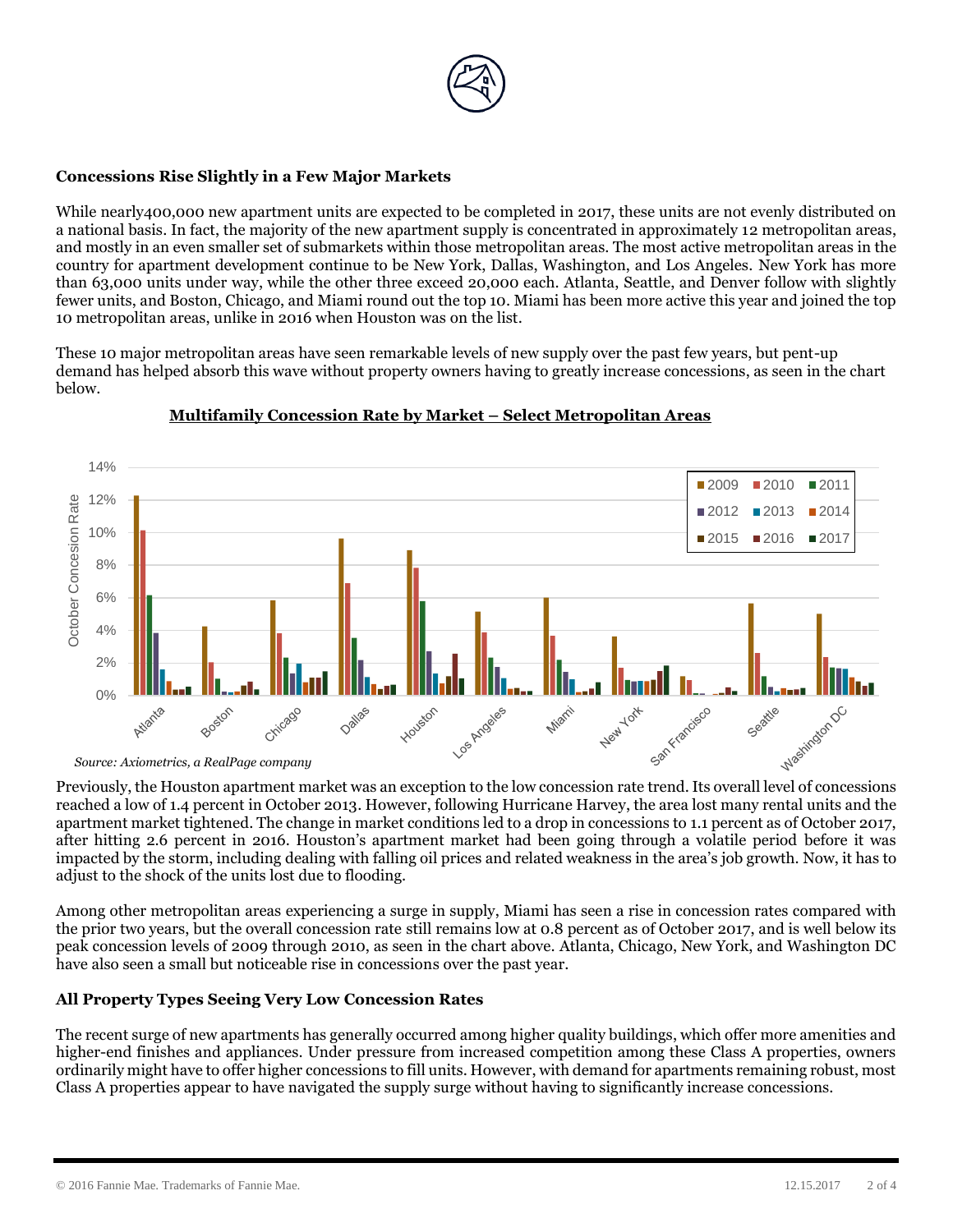

As with the overall market, concessions for Class A properties have declined over the past year. Class A concessions fell from 0.9 percent in October 2016 to 0.4 percent in October 2017, the lowest current concession rate among the classes. This is remarkable, considering that the 400,000 or so apartment units added to the nation's housing stock during this period consisted primarily of Class A properties.



*Source: Axiometrics, a RealPage company*

Over the past several years, concessions for Class B and C properties have generally remained below 1 percent, which is noteworthy considering the overall level of new supply. Possibly as the result of competitive pressures, in the past few months both of these classes have experienced a slight rise in concessions. Class C has experienced the largest rise, as its concession level reached 0.85 percent, though that is still below its peak of 1.1 percent at the beginning of the year.

#### **Will the Next Part of the Real Estate Cycle See Rising Concessions?**

Although net absorption levels have slowed relative to last year, there has been no significant change in concessions. Considering the large volume of units that are currently underway and expected to be completed in 2018, it is possible that supply will outpace demand as new units continue to be rolled out. If this happens, property owners may be inclined to increase concessions to entice tenants and keep vacancy rates from increasing. Even with this possibility, it is expected that vacancy rates will remain healthy from a historical perspective, remaining near the long-term average rate of about 6.0 percent.

Rising concession rates have begun to appear in certain submarkets in more expensive metropolitan areas, including in New York, Miami, and Chicago. With more competition on the way, it's possible that national concession rates could start to rise over the next few quarters, particularly for higher-end, Class A projects. However, the low concession rate for Class A properties — which currently account for a huge proportion of the units underway and coming online —suggests strong underlying demand. The minor rise in recent concession rates for Classes B and C could be a harbinger of competitive pressures impacting the market, thereby leading to lower rent growth. Considering that all classes of properties have seen remarkably low concession rates for an extended period, we expect the apartment market will likely see concessions start to rise in 2018 as the overall apartment market begins to soften.